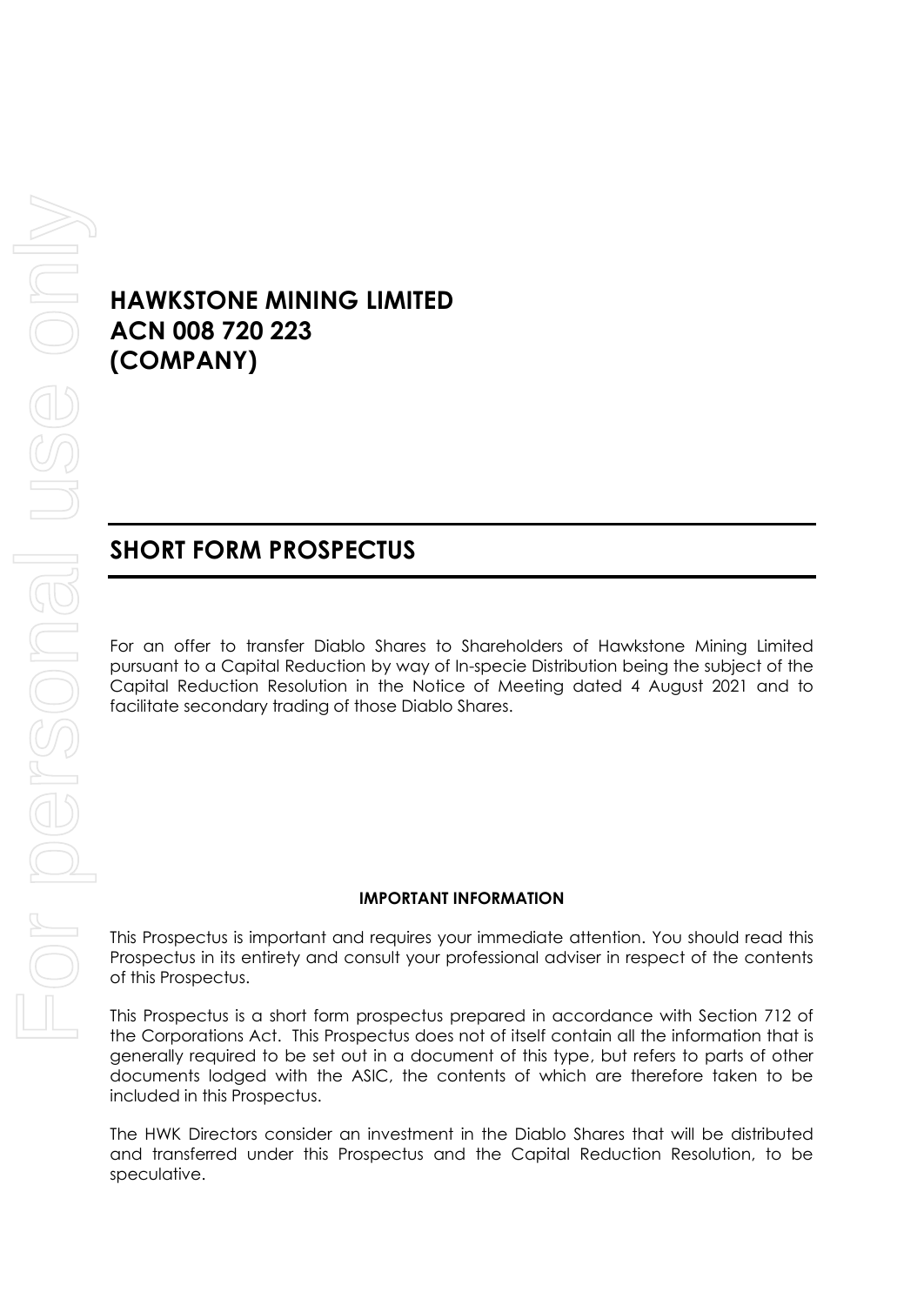# **CONTENTS**

| $\mathbf{1}$ . |                                                            |  |
|----------------|------------------------------------------------------------|--|
| 2.             |                                                            |  |
| 3.             | NOTICE OF MEETING INFORMATION DEEMED TO BE INCORPORATED IN |  |
| 4.             |                                                            |  |
| 5.             |                                                            |  |
| $\mathbf{6}$ . |                                                            |  |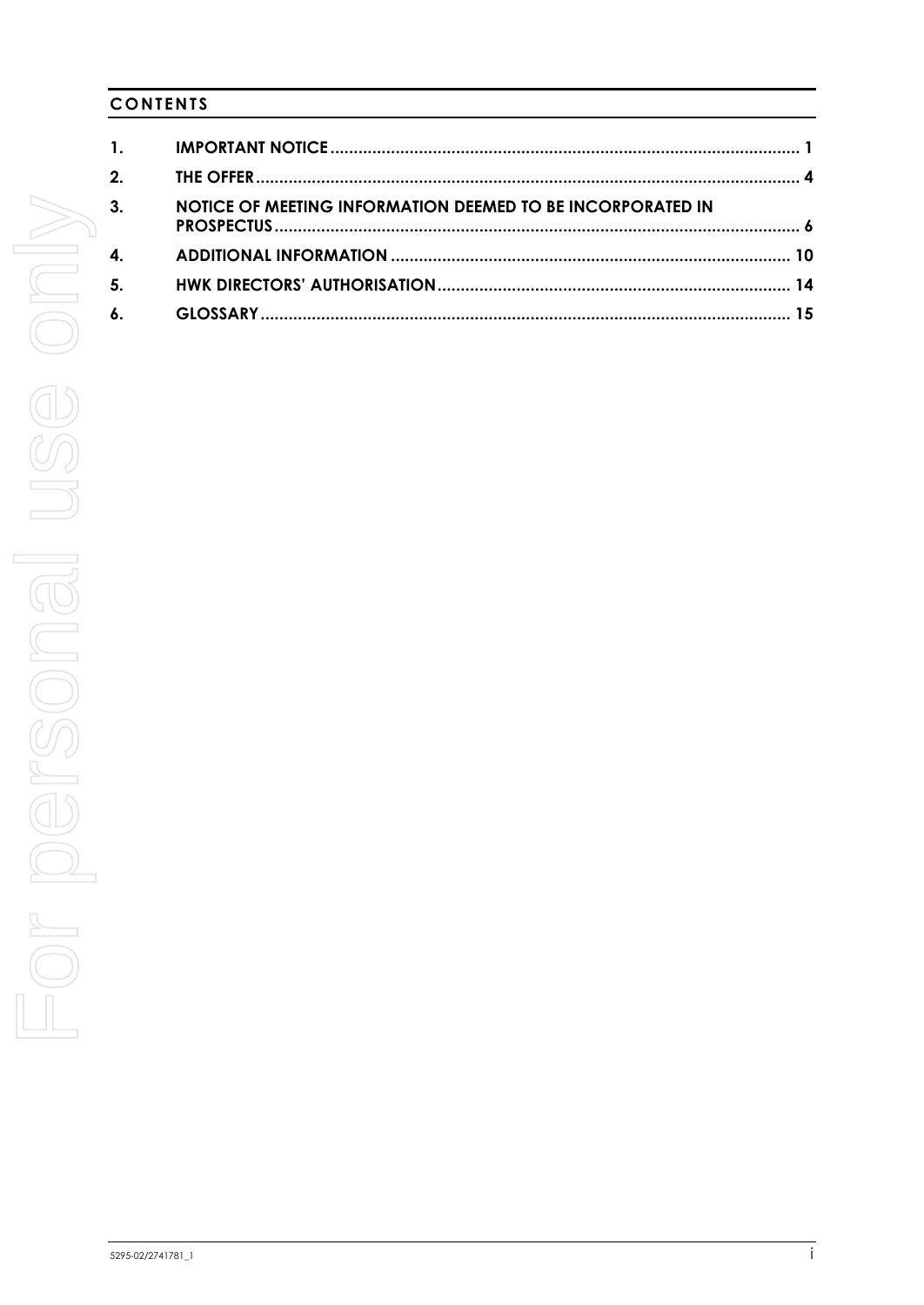## <span id="page-2-0"></span>**1. IMPORTANT NOTICE**

## **1.1 General**

This Prospectus is dated 4 August 2021 and a copy of this Prospectus was lodged with the ASIC on that date. The ASIC, the ASX and their respective officers take no responsibility for the contents of this Prospectus or the merits of the investment to which this Prospectus relates.

No Diablo Shares may be offered or transferred on the basis of this Prospectus later than 13 months after the date of this Prospectus.

This Prospectus, including the Notice of Meeting which is incorporated by reference into this Prospectus, is important and should be read in its entirety. If you do not fully understand this Prospectus or are in any doubt as to how to deal with it, you should consult your professional adviser immediately. This Prospectus does not constitute an offer in any place in which or to any person to whom it would not be lawful to make such an offer.

No person is authorised to give information or to make any representation in connection with this Prospectus which is not contained in this Prospectus. Any information or representation not contained in this Prospectus may not be relied on as having been authorised by the Company in connection with this Prospectus.

In making representations in this Prospectus, regard has been had to the fact that the Company is a disclosing entity for the purposes of the Corporations Act and certain matters may reasonably be expected to be known to Shareholders and professional advisers whom Shareholders may consult.

Defined terms and abbreviations used in this Prospectus are explained in section [6](#page-15-1) of this Prospectus.

# **1.2 Short Form Prospectus**

This Prospectus is a short form prospectus issued in accordance with Section 712 of the Corporations Act. This means this Prospectus alone does not contain all the information that is generally required to satisfy the disclosure requirements of the Corporations Act. Rather, it incorporates all other necessary information by reference to information contained in the Notice of Meeting lodged with ASIC on 4 August 2021.

In referring to the Notice of Meeting, the Company:

- (a) identifies the Notice of Meeting as being relevant to the offer of Diablo Shares under this Prospectus and contains information that will provide Shareholders and their professional advisers to assist them in making an informed assessment of:
	- (i) the rights and liabilities attaching to the Diablo Shares; and
	- (ii) the assets and liabilities, financial position and performance, profits and losses and prospects of Diablo;
- (b) refers Shareholders and their professional advisers to section [3](#page-7-0) of this Prospectus which summarises the material information in the Notice of Meeting deemed to be incorporated in this Prospectus;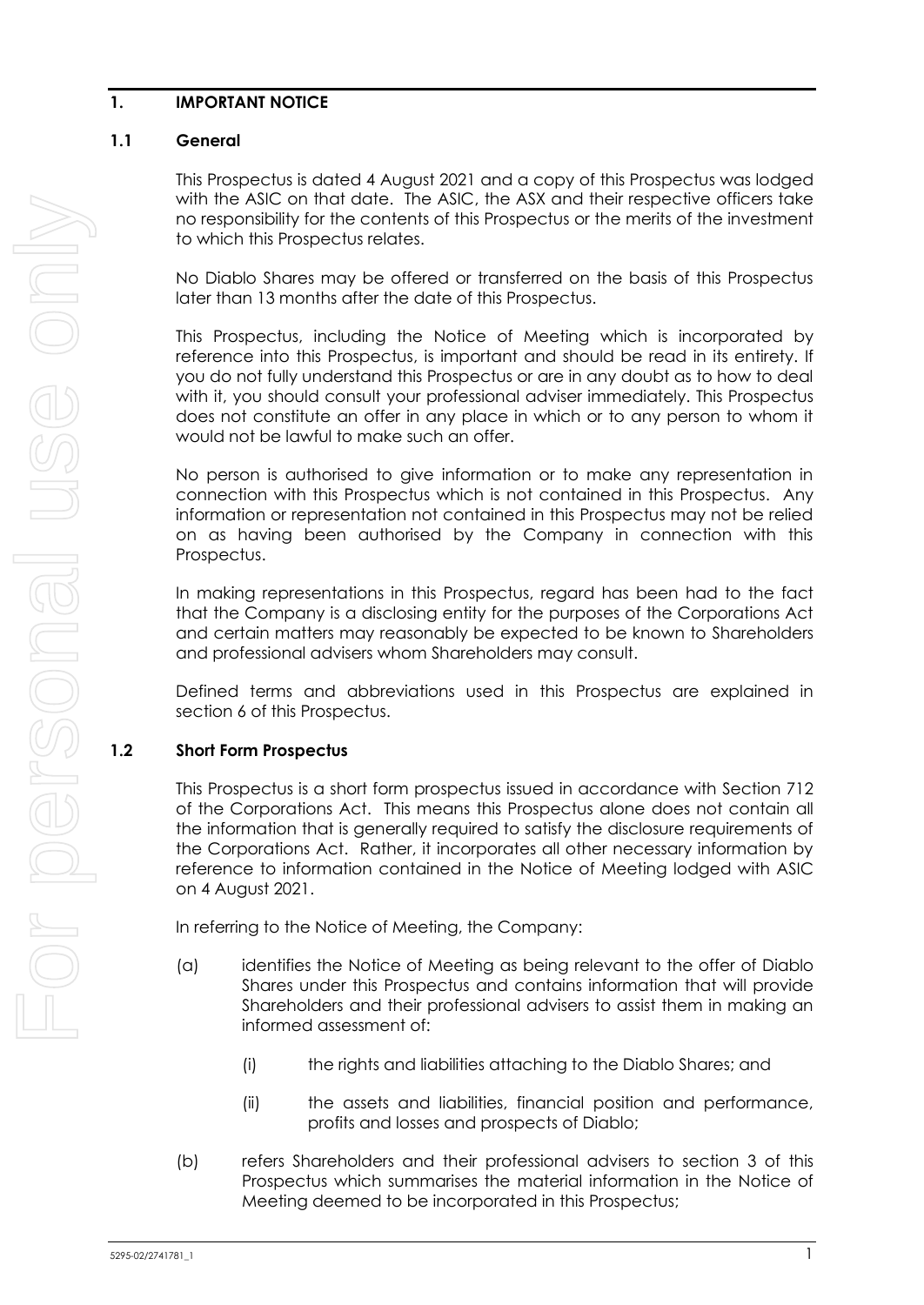- (c) informs Shareholders and their professional advisers that they are able to obtain, free of charge, a copy of the Notice of Meeting by contacting the Company at its registered office during normal business hours during the period of the Offer; and
- (d) advises that the information in the Notice of Meeting will be primarily of interest to Shareholders and their professional advisers or analysts.

# **1.3 Exposure Period**

The Corporations Act prohibits the Company from distributing and transferring the Diablo Shares to the Shareholders during the Exposure Period. The purpose of the Exposure Period is to enable this Prospectus to be examined by market participants prior to the distribution and transfer of Diablo Shares. As the General Meeting will be held on or about the 2 September 2021, the Exposure Period will have ended by the time the In-specie Distribution occurs, assuming Shareholders approve the Capital Reduction Resolution.

This Prospectus (including the Notice of Meeting) will be made generally available during the Exposure Period by being posted on the Company's website [https://hawkstonemining.com.au/.](https://hawkstonemining.com.au/) A paper copy will be made available to Australian residents on request to the Company during the Exposure Period.

# **1.4 Forwarding-looking statements**

This Prospectus may contain forward-looking statements which are identified by words such as 'may', 'could', 'believes', 'estimates', 'targets', 'expects', or 'intends' and other similar words that involve risks and uncertainties. These statements are based on an assessment of present economic and operating conditions, and on a number of assumptions regarding future events and actions that, as at the date of this Prospectus, are expected to take place.

Such forward-looking statements are not guarantees of future performance and involve known and unknown risks, uncertainties, assumptions and other important factors, many of which are beyond the control of the Company, the HWK Directors and management. The Company cannot and does not give any assurance that the results, performance or achievements expressed or implied by the forward-looking statements contained in this Prospectus will actually occur and investors are cautioned not to place undue reliance on these forward-looking statements.

The Company has no intention to update or revise forward-looking statements, or to publish prospective financial information in the future, regardless of whether new information, future events or any other factors affect the information contained in this Prospectus, except where required by law. These forward looking statements are subject to various risk factors that could cause the Company's actual results to differ materially from the results expressed or anticipated in these statements.

# **1.5 Foreign Jurisdictions**

The distribution of this Prospectus in jurisdictions outside Australia may be restricted by law and persons who come into possession of this Prospectus should seek advice on and observe any of these restrictions. Failure to comply with these restrictions may violate securities laws. Applicants who are resident in countries other than Australia should consult their professional advisers as to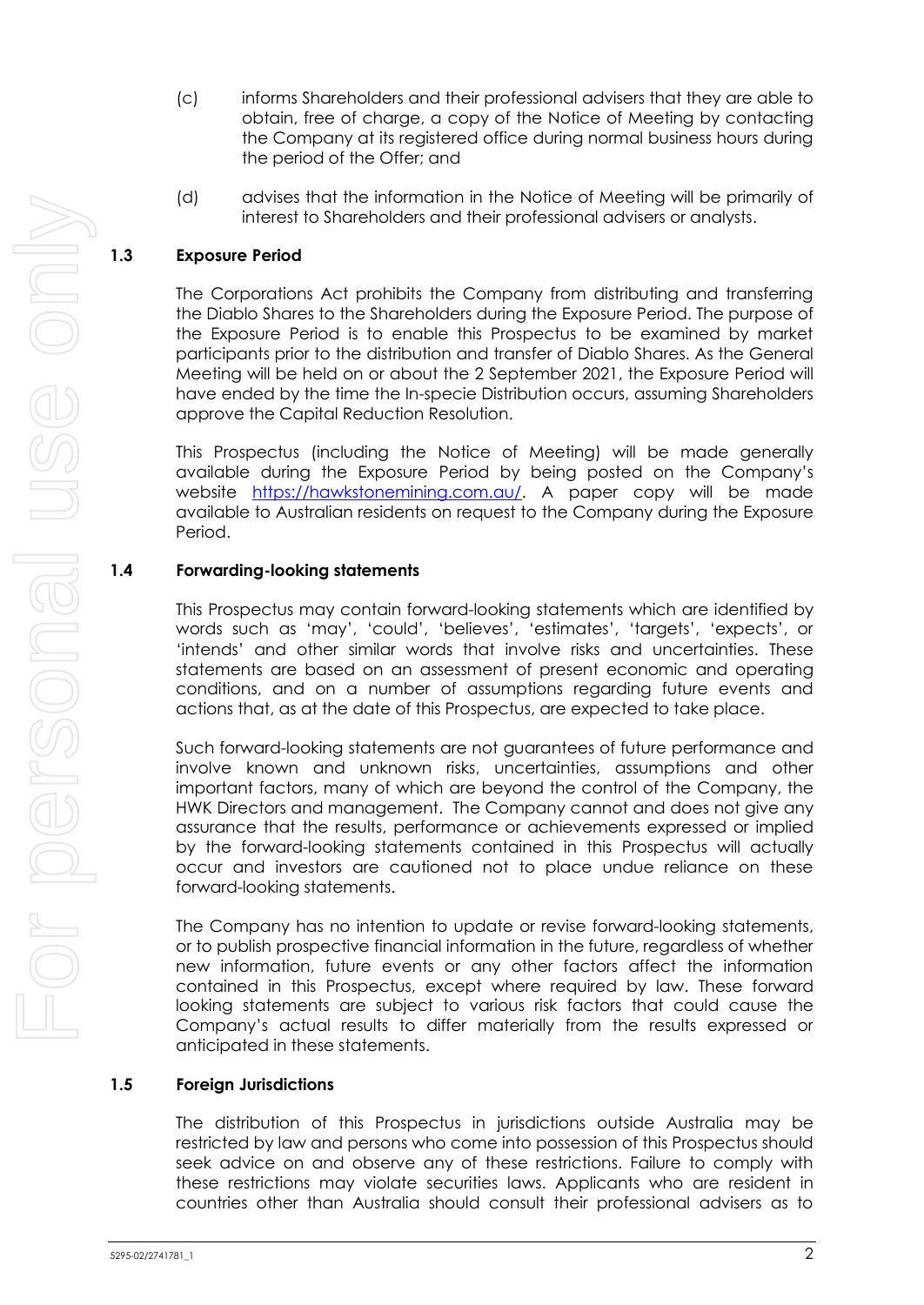whether any governmental or other consents are required or whether any other formalities need to be considered and followed.

This Prospectus does not constitute an offer in any place in which, or to any person to whom, it would not be lawful to make such an offer. It is important that investors read this Prospectus in its entirety and seek professional advice where necessary.

### **New Zealand**

This Prospectus is not a New Zealand disclosure document and has not been registered, filed with or approved by any New Zealand regulatory authority under or in accordance with the Financial Markets Conduct Act 2013 or any other New Zealand law. The offer of Shares under the Demerger is being made to existing shareholders of Hawkstone in reliance upon the Financial Markets Conduct (Incidental Offers) Exemption Notice 2016 and, accordingly, this Prospectus may not contain all the information that a disclosure document is required to contain under New Zealand law.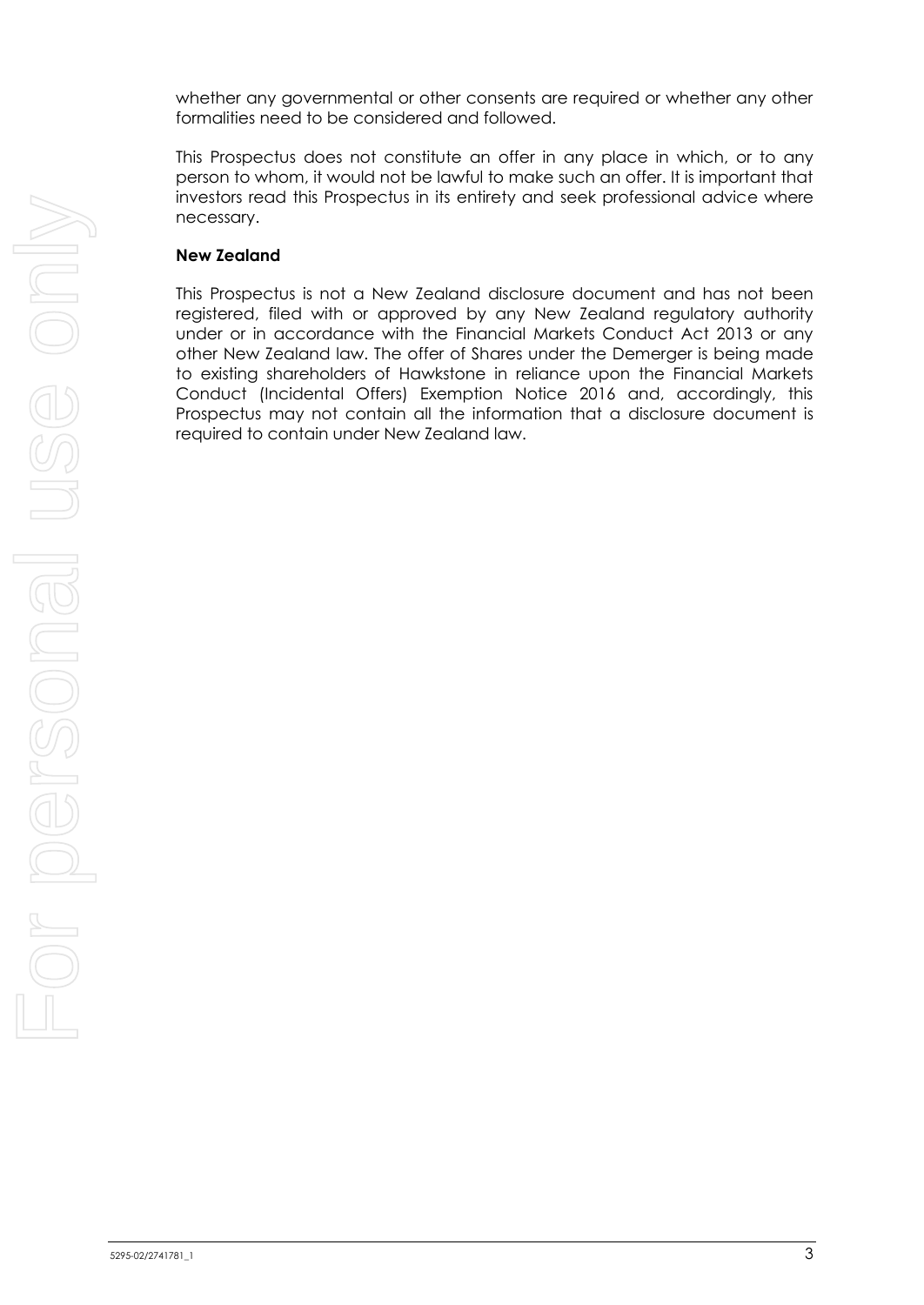## <span id="page-5-0"></span>**2. THE OFFER**

## <span id="page-5-1"></span>**2.1 Terms and Conditions of the Offer**

The terms and conditions of the Offer are set out in the Notice of Meeting accompanying this Prospectus.

In broad terms, the Notice of Meeting includes the Capital Reduction Resolution pursuant to which HWK proposes an equal reduction of capital (of an amount assessed by HWK Directors) to be satisfied by the distribution and transfer of 40,000,000 Diablo Shares to be held by HWK to Shareholders registered as such on the Record Date in proportion to their respective holdings of Shares as at that date.

The In-specie Distribution will only proceed if the following conditions are met (together, the **Transaction Conditions**):

- (a) HWK obtains Shareholder approval for the In-specie Distribution pursuant to the Capital Reduction Resolution (Resolution 2), the Disposal of its Gold-Copper Projects (Resolution 3) and the Change of Company Name (Resolution 1) in the Notice of Meeting;
- (b) Diablo raises the minimum subscription amount of \$6,500,000 (or such other amount as is required for Diablo to satisfy the assets test pursuant to ASX Listing Rule 1.3) pursuant to a prospectus to be lodged by Diablo for the Diablo IPO; and
- (c) Diablo receiving a letter confirming that the ASX will admit Diablo to the official list of the ASX, subject to the satisfaction of certain conditions on terms acceptable to Diablo.

Under ASIC Regulatory Guide 188, the issue of the Notice of Meeting with the Capital Reduction Resolution constitutes an offer by HWK of the transfer of the Diablo Shares to be distributed and transferred to eligible Shareholders pursuant to Chapter 6D of the Corporations Act and accordingly HWK has prepared this Prospectus to accompany the Notice of Meeting.

Shareholders on the In-specie Distribution Record Date with an address outside an Eligible Country or who will hold a parcel of Diablo shares worth less than \$500 at listing (based on the Diablo IPO price and taking into account any allocation to existing HWK shareholders under the Diablo IPO) (together, **Ineligible HWK Shareholders**) will have their pro-rata entitlement of Diablo Shares sold by the Company's sale nominee, PAC Partner Securities Pty Ltd(**Nominee**), and the net proceeds paid to the Ineligible HWK Shareholders, with the timing of the sale to coincide with Diablo successfully completing the Diablo IPO, being admitted to ASX and a market for Diablo Shares being established on ASX.

The Nominee will act on a best endeavours only basis to sell the Ineligible HWK Shareholders' Diablo Shares, and will not be liable to the Ineligible HWK Shareholders for any loss suffered as a result.

If the Nominee elects to sell the Diablo Shares on a relevant Shareholder's behalf, HWK will then account to those Shareholders for the net proceeds of sale after deducting the costs and expenses of the sale. As the return of capital is being represented and satisfied by the In- specie Distribution and security prices may vary from time to time (assuming a liquid market is available), the net proceeds of the sale of Diablo Shares sold on behalf of overseas Shareholders may be more or less than the notional dollar value of the reduction of capital. It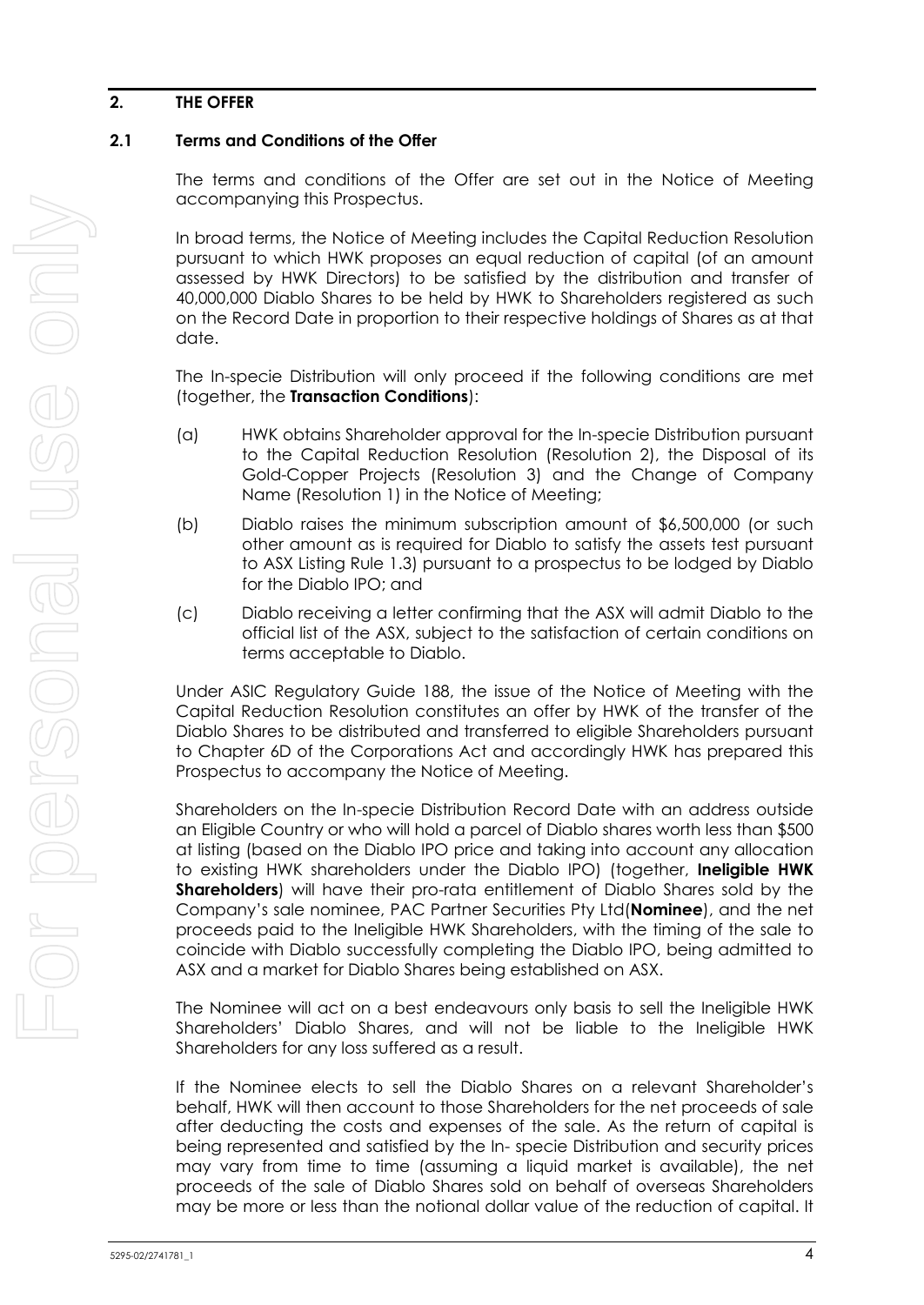will be the responsibility of each Shareholder to comply with the laws to which they are subject in the jurisdictions in which they are resident.

The release, publication or distribution of this Prospectus in jurisdictions other than Australia may be restricted by law or regulation in such other jurisdictions, and persons outside of Australia who come into possession of the Prospectus should seek advice on and observe any such restrictions. Any failure to comply with such restrictions may constitute a violation of applicable laws or regulations.

The Prospectus has been prepared in accordance with Australian law and is subject to Australian disclosure requirements. The information contained in the Prospectus may not be the same as that which would have been disclosed if the Prospectus had been prepared in accordance with the laws and regulations of a jurisdiction outside of Australia.

### **2.2 Minimum Subscription**

There is no minimum subscription under this Offer as there is no capital being raised. If the Offer is approved by Shareholders, the Diablo Shares will be transferred to Shareholders registered on the Record Date and following the indicative timetable set out in the Notice of Meeting.

### **2.3 Effect of the Offer on the Company**

The principal effects of the Offer will be that the Company ceases to hold the 40,000,000 Diablo Shares to be distributed and transferred to the Shareholders and that the share capital of the Company will be reduced by the amount to be assessed by the HWK Directors as the market value of such Diablo Shares.

The purpose of the Offer is set out in section [2.1](#page-5-1) of this Prospectus.

### **2.4 Action Required by Shareholders**

No action is required to be taken by Shareholders under this Prospectus. Assuming the Transaction Conditions are satisfied and the Capital Reduction proceeds to be implemented, then the Diablo Shares will be distributed and transferred to eligible Shareholders in accordance with the terms of the Capital Reduction Resolution and HWK's constitution, whether you voted for or against the Capital Reduction Resolution or did not vote at all (or did not attend the Meeting).

In accordance with ASIC Corporations (Application Form Requirements) Instrument 2017/241, no application form is required to be completed or returned to participate in the proposed distribution and transfer of Diablo Shares under the Capital Reduction and no application form is included in or accompanies this Prospectus.

If you have any queries regarding this Prospectus, please contact the Company Secretary on +61 8 6313 3936.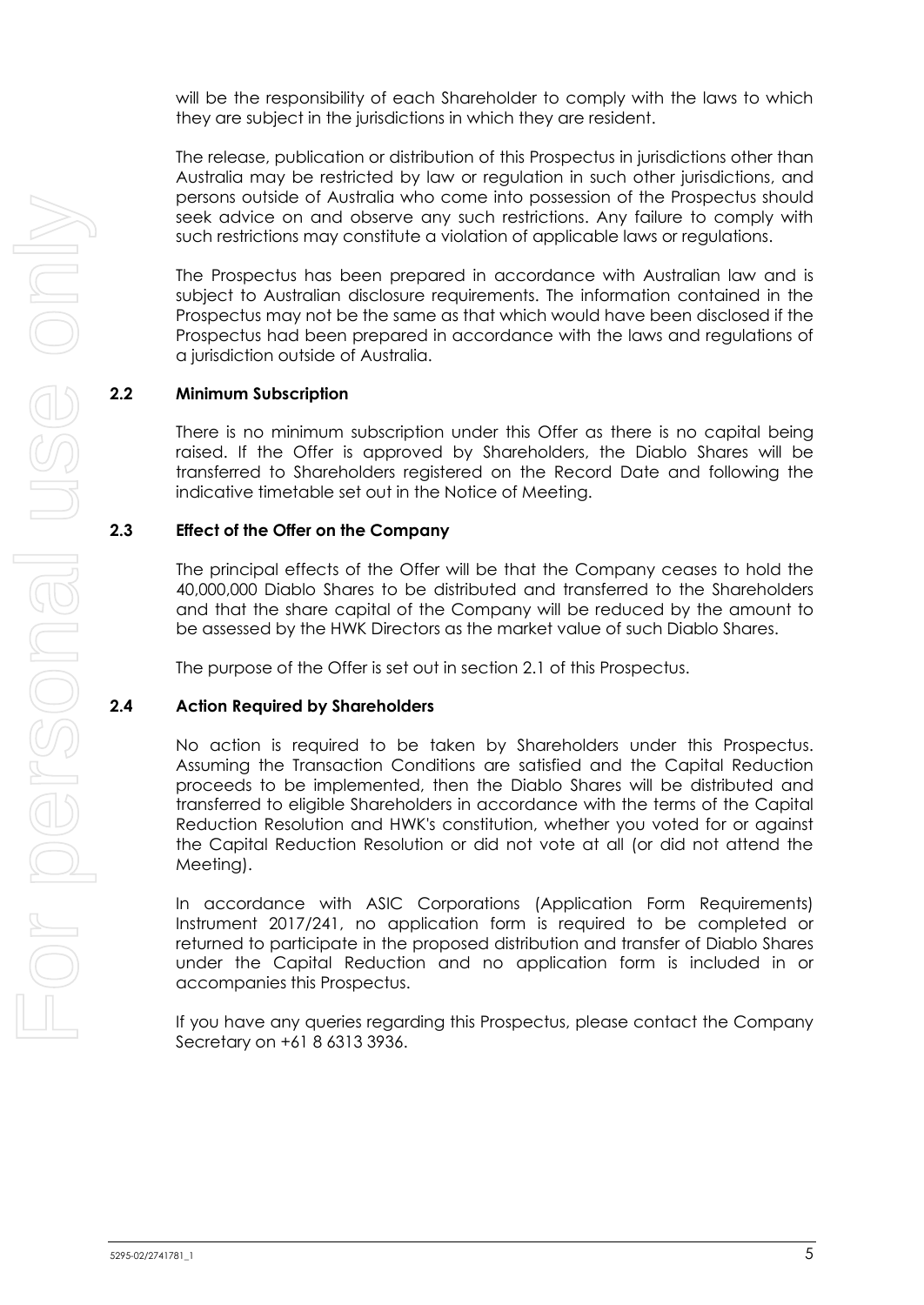### <span id="page-7-0"></span>**3. NOTICE OF MEETING INFORMATION DEEMED TO BE INCORPORATED IN PROSPECTUS**

## **3.1 Short Form Prospectus**

This Prospectus is a short form prospectus prepared in accordance with Section 712 of the Corporations Act. This means that this Prospectus does not of itself contain all of the information that is generally required to be set out in a document of this type. However, it incorporates by reference information contained in the Notice of Meeting that has been lodged with the ASIC.

## **3.2 Included Information**

The Notice of Meeting contains information that Shareholders require in relation to the Capital Reduction and the Notice of Meeting in its entirety is deemed to be incorporated in this Prospectus. The material provisions of the Notice of Meeting are summarised below in section [3.3](#page-7-1) and will primarily be of interest to Shareholders and their professional advisers or analysts.

The Notice of Meeting will be dispatched to all Shareholders with this Prospectus. In addition, the Notice of Meeting will be made generally available during the Application Period by being posted on the Company's website [\(https://hawkstonemining.com.au/\)](https://hawkstonemining.com.au/).

## <span id="page-7-1"></span>**3.3 Notice of Meeting - Summary of Material Provisions of Notice of Meeting**

In accordance with Section 712 of the Corporations Act, set out below is a summary of the information contained in the Notice of Meeting that is deemed to be incorporated in this Prospectus to assist Shareholders and their professional advisers for the purposes of making an informed investment decision in relation to the Diablo Shares.

The sections referred to in this section [3.3](#page-7-1) are references to sections in the Notice of Meeting.

### (a) **Important Notices Section**

This section sets out the indicative timetable for the Capital Reduction.

### (b) **Section 2.1 – Background on the Company and its existing projects**

This section provides an overview of the existing projects of the Company.

### (c) **Section 2.2 – Overview of Proposal**

This section provides an overview of the Capital Reduction and Inspecie Distribution.

### (d) **Section 2.3 – Conditions to the Proposal**

This section sets out the conditions precedent to the Capital Reduction and In-specie Distribution.

### (e) **Section 2.4 – Rationale for the Proposal**

This section sets out the rationale for the Capital Reduction and Inspecie Distribution.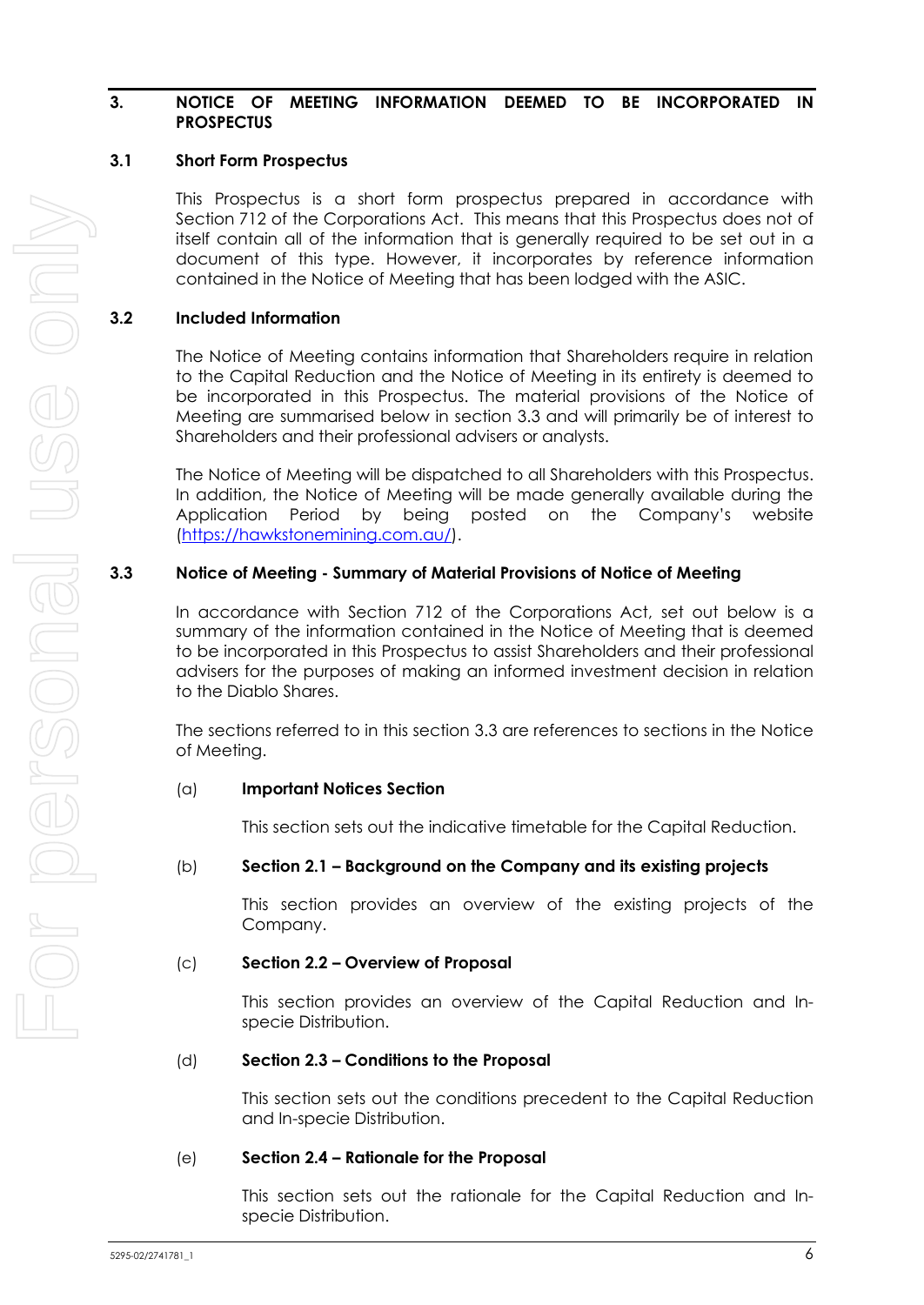### (f) **Section 2.5 – Corporate structure**

This Section sets out the current corporate structure of the Company and the corporate structure of Diablo post completion of the In-specie Distribution.

## (g) **Section 2.6 – Diablo IPO and information on Diablo**

This section provides information on Diablo (including its future prospects and plans) and an overview of the Diablo IPO.

## (h) **Section 2.7 – Background on "fair value", the Diablo Projects and proposed Project Development Plan**

This section gives background on each of the Diablo Projects and details of the proposed exploration program and budget for each project. This section also sets out the Company's assessment of the 'fair value' of the Diablo Projects and the basis on which the Company valued the Diablo Projects.

### (i) **Sections 2.8, 2.15 and 2.17 – Capital Reduction**

These sections provide information on the Capital Reduction including the legal procedure required to be followed by the Company, the effect of the Capital Reduction on the Shareholders and a statement by the HWK Directors that they believe the Capital Reduction is fair and reasonable to Shareholders as a whole and does not materially prejudice the Company's ability to pay its creditors.

### (j) **Sections 2.9, 2.15 and Schedules 1 and 2 – Pro Forma Financial Information**

These sections and schedules to the Notice of Meeting contain the unaudited pro forma statement of financial position of the Company and Diablo IPO assuming completion of the Capital Reduction and Diablo IPO.

### (k) **Section 2.10 – Advantages and Disadvantages of the Proposal**

This section sets out further information on the principle advantages and disadvantages to Shareholders of the Capital Reduction and Diablo IPO.

### (l) **Section 2.11 – Failure to achieve completion of the Proposal**

This section sets out the Company's potential future plans in the event the Capital Reduction and Diablo IPO do not complete.

# (m) **Section 2.12 – Diablo Structure and Board**

This section provides information on the Diablo Directors.

### (n) **Section 2.14 and Schedule 3 - Risk Factors**

This section and Schedule 3 to the Notice of Meeting set out certain of the key general and specific risk factors which may affect Diablo and the value of its securities.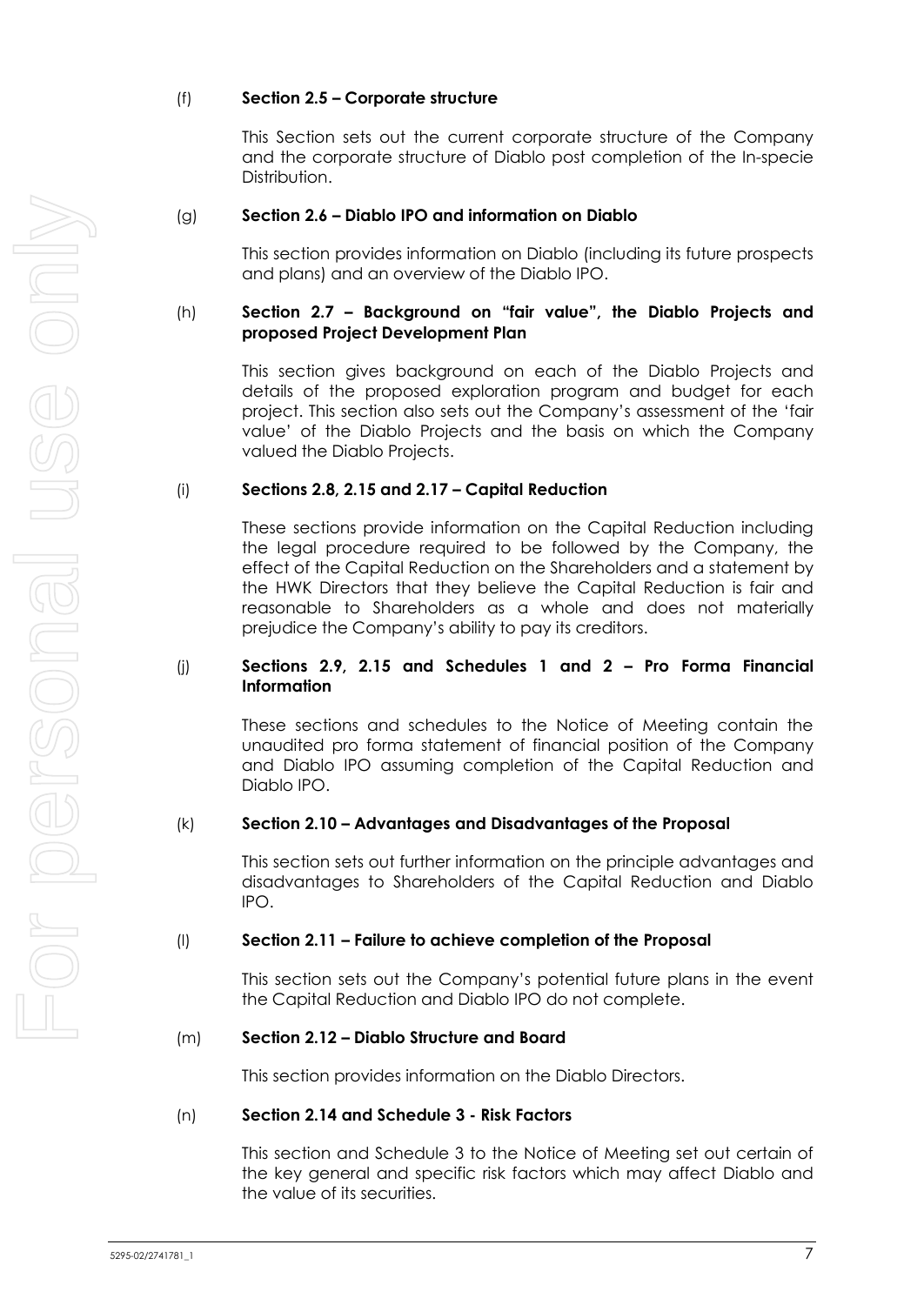### (o) **Section 2.16 – Directors' interests and Recommendations**

This section sets out the number of securities in the Company held by the HWK Directors at the date of the Notice of Meeting and the number of Diablo Shares they are likely to have an interest in assuming completion of the Capital Reduction.

#### (p) **Sections 2.18 and 2.19 – Additional Information**

These sections provide additional information in respect of the Capital Reduction including the current capital structure of the Company, the proposed capital structure of Diablo assuming completion of the Capital Reduction and Diablo IPO and information in relation to the trading prices of the Shares.

#### (q) **Section 2.23 – Effect of shareholder approval**

This section outlines the effect the Capital Reduction will have on eligible Shareholders, the treatment of overseas Shareholders and the effect the Capital Reduction will have on the existing options for Shares on issue in the Company.

#### (r) **Section 2.24 – Information concerning Diablo Shares**

This section gives a summary of the more significant rights attaching to the Diablo Shares to be distributed and transferred to the Shareholders pursuant to the Capital Reduction.

#### (s) **Section 2.25 – Taxation**

This section provides a general summary of the Australian taxation consequences for Shareholders who receive Diablo Shares in respect of the Capital Reduction based on applicable taxation law as at the date of the Notice of Meeting.

The summary is not intended, and should not be relied upon, as specific taxation advice to any particular Shareholder. The comments in the summary are of a general nature only, may not apply to a Shareholder's specific circumstances and cannot be relied upon for accuracy or completeness. Each Shareholder should seek and rely on its own professional taxation advice, specific to its particular circumstances, in relation to the taxation consequences of the proposed Capital Reduction. Neither HWK, Diablo, nor any of their respective directors, officers or advisers, accepts liability or responsibility with respect to such consequences or the reliance of any Shareholder on any part of the summary.

### (t) **Section 2.27 – Competent Person's Statement**

This section contains the requisite competent person's statement with respect to information incorporated into this Prospectus that relates to Exploration Results, Mineral Resources or Ore Reserves for the Gold-Copper Projects.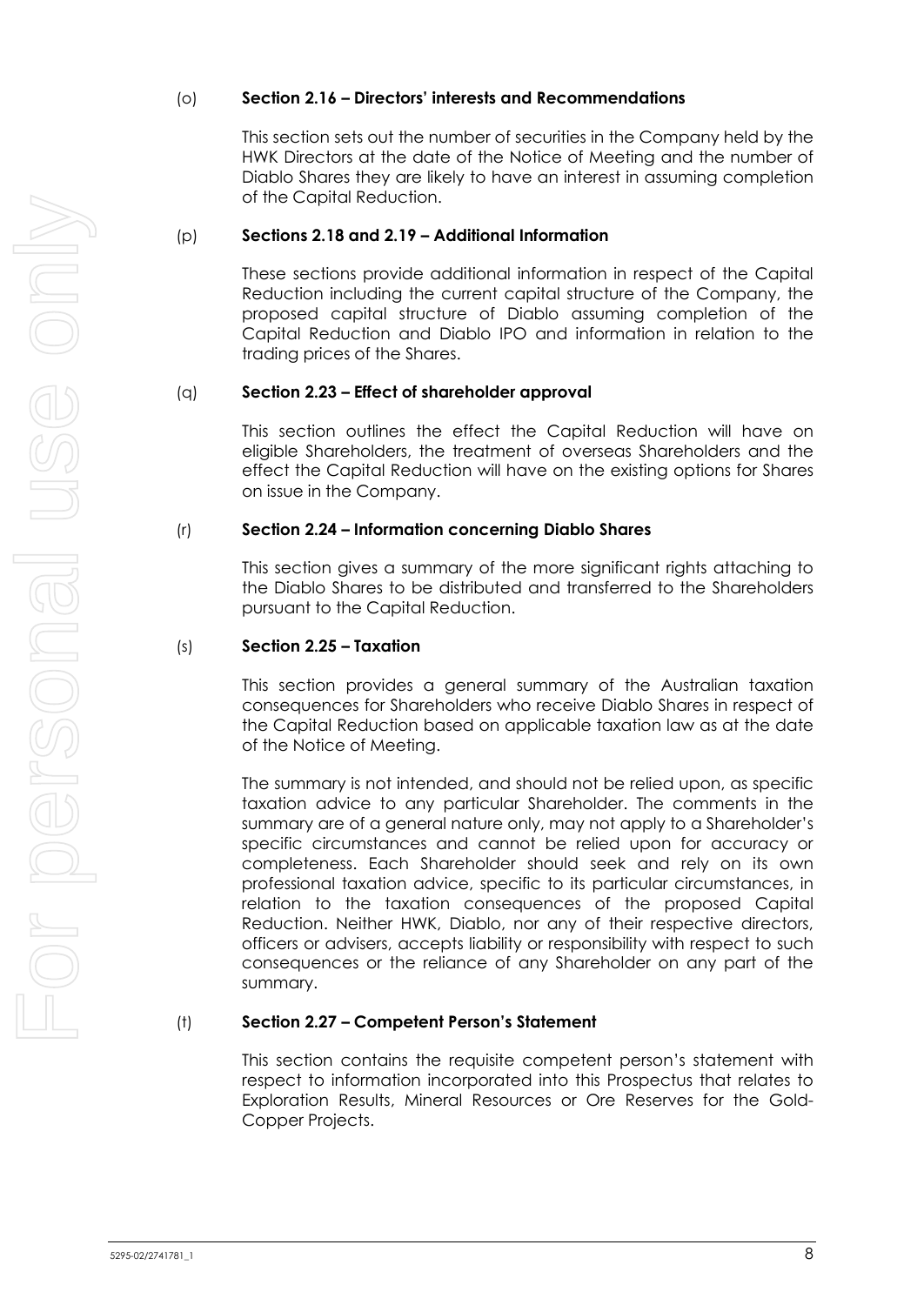#### (u) **Section 2.28 – Recommendation of the Board**

This section sets out potential advantages and disadvantages of, and the recommendations of the HWK Directors in respect of, the Capital Reduction.

#### (v) **Section 3.1 and 3.5 – Issue of Diablo Performance Rights to Related Parties**

Theses sections set out the details of the Diablo Performance Rights proposed to be issued by the Company to the Related Parties and the effect that the issue of the Diablo Performance Rights will have on the capital structure of the Company.

#### (w) **Schedule 4 – Material Contracts**

This schedule summarises the material contracts to which Diablo is a party.

#### (x) **Schedule 6 – Terms and Conditions of Diablo Performance Rights**

This schedule summarises the terms and conditions of the Diablo Performance Rights that are proposed to be issued by the Company.

#### (y) **Schedule 10 – Independent Technical Assessment Report**

This schedule to the Notice of Meeting contains the Independent Technical Assessment Report prepared by Optiro Pty Ltd, which sets out information on the Diablo Projects including details of the mining tenements (claims) and making up each project as well as any previous exploration undertaken on, and potential prospectivity of, each such project.

### (z) **Schedule 11 – Independent Limited Title Report on Mining Tenements**

This schedule to the Notice of Meeting contains the Independent Limited Title Report on Mining Tenements prepared by Perkins Coie LLP (US Legal Advisers), which sets out information on the legal status and tenure of the mining tenements (claims).

A copy of the Notice of Meeting accompanies this Prospectus.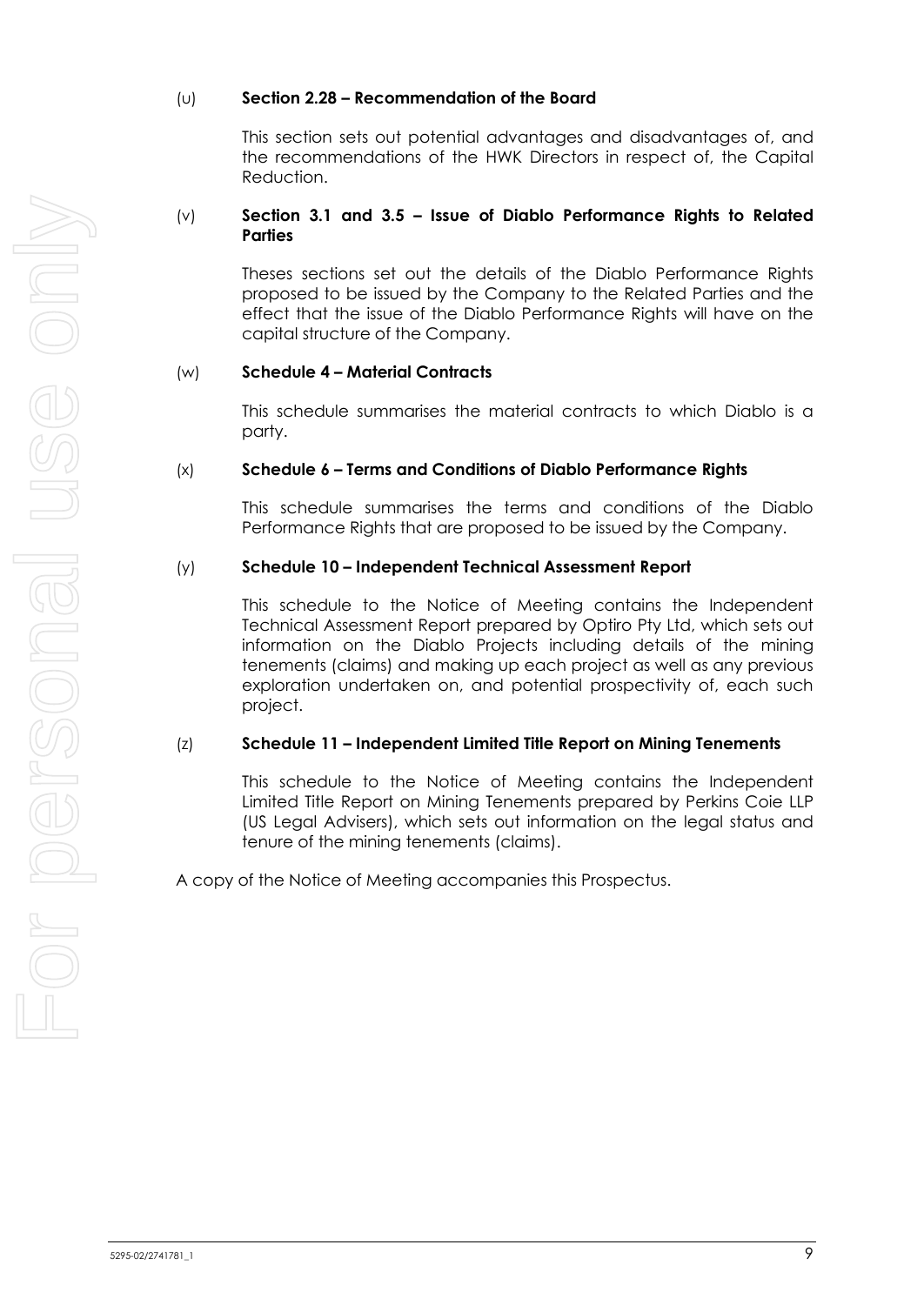# <span id="page-11-0"></span>**4. ADDITIONAL INFORMATION**

### **4.1 Interests of Diablo Directors**

Other than as set out below or elsewhere in this Prospectus or the Notice of Meeting:

- (a) no Diablo Director holds, or during the last two years before lodgement of this Prospectus with the ASIC, held, an interest in:
	- (i) the formation or promotion of Diablo;
	- (ii) property acquired or proposed to be acquired by Diablo in connection with its formation or promotion or the Offer; or
	- (iii) the Offer; and
- (b) except as set out in section [4.2](#page-11-1) or the Notice of Meeting, no amounts, whether in cash or Shares or otherwise, have been paid or agreed to be paid and no benefits have been given or agreed to be given to any Diablo Director, either to induce him to become, or to qualify, as a Diablo Director or otherwise for services rendered in connection with the formation or promotion of Diablo or the Offer.

### <span id="page-11-1"></span>**4.2 Remuneration of Diablo Directors**

Diablo has not paid remuneration to its Board since incorporation to the date of this Prospectus and will not pay remuneration to its Board until the Diablo IPO has been completed.

Following receipt of Shareholder approval for the Capital Reduction, the Diablo Board may be different to that of Diablo's present Board (and also that of the Company's present Board). For further details, please refer to section 1.12 (Diablo Structure and Board) of the Notice of Meeting.

The final composition of the Diablo Board and proposed remuneration following implementation of the Capital Reduction will be confirmed by the Company at a future date with further details to be included in the prospectus for the Diablo IPO.

### **4.3 Interests of Experts and Others**

Other than as set out below or elsewhere in this Prospectus or the Notice of Meeting, no:

- (a) person named in this Prospectus as performing a function in a professional, advisory or other capacity in connection with the preparation or distribution of this Prospectus; or
- (b) promoter of the Company or Diablo; or
- (c) underwriter (but not a sub-underwriter) to the Offer or a financial services licensee named in this Prospectus as a financial services licensee involved in the Offer,

holds, or has held within the 2 years preceding lodgement of this Prospectus with the ASIC, any interest in: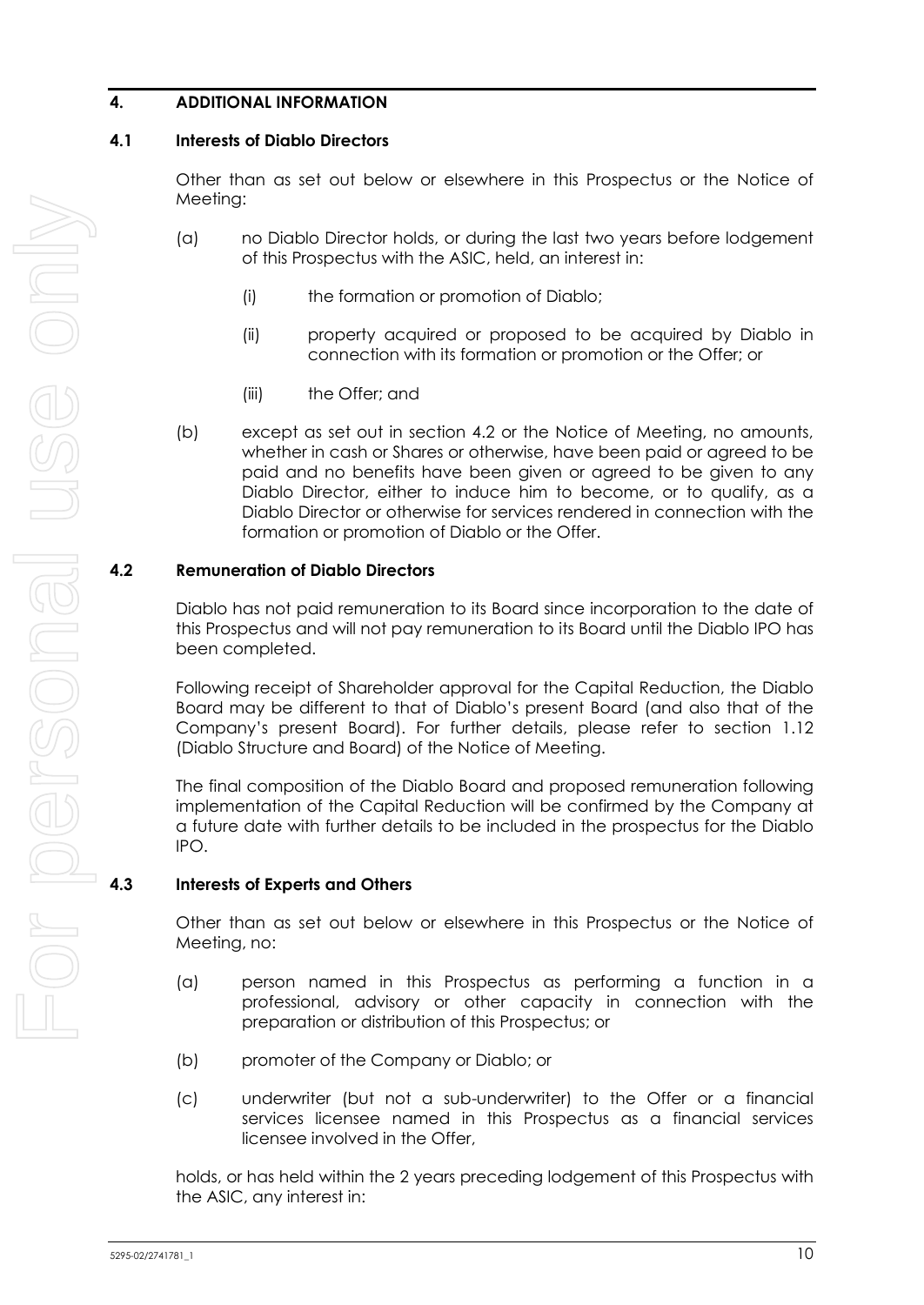- (d) the formation or promotion of the Company or Diablo;
- (e) any property acquired or proposed to be acquired by the Company or Diablo in connection with:
	- (i) its formation or promotion; or
	- (ii) the Offer; or
- (f) the Offer,

and no amounts have been paid or agreed to be paid and no benefits have been given or agreed to be given to any of these persons for services provided in connection with:

- (g) the formation or promotion of Diablo or the Company; or
- (h) the Offer.

Steinepreis Paganin has acted as lawyers to the Company in relation to the Offer. The Company estimates it will pay Steinepreis Paganin approximately \$15,000 (exclusive of GST) in respect of these services.

Optiro Pty ltd has acted as the Independent Geologist and has prepared the Independent Technical Assessment Report (**ITAR**) that is included in this Prospectus (incorporated by reference). The Company is not paying Optiro Pty Ltd any fee for these services. Optiro Pty Ltd will be paid a fee of approximately \$19,400 (excluding GST) by Diablo in relation to preparing the ITAR, which will also be included in the prospectus for the Diablo IPO.

Perkins Coie LLP has acted as US Legal Advisers and has prepared the Limited Report on Mining Tenements that is included in this Prospectus (incorporated by reference). The Company estimates it will pay Perkins Coie LLP approximately \$105,000 (exclusive of GST) in respect of their services.

### **4.4 Consents**

Chapter 6D of the Corporations Act imposes a liability regime on the Company (as the offeror of the Shares), the Directors, any persons named in the Prospectus with their consent as proposed Directors, any underwriters, persons named in the Prospectus with their consent having made a statement in the Prospectus and persons involved in a contravention in relation to the Prospectus, with regard to misleading and deceptive statements made in the Prospectus. Although the Company bears primary responsibility for the Prospectus, the other parties involved in the preparation of the Prospectus can also be responsible for certain statements made in it.

Each of the parties referred to in this Section:

- (a) does not make, or purport to make, any statement in this Prospectus other than those referred to in this Section;
- (b) in light of the above, only to the maximum extent permitted by law, expressly disclaim and take no responsibility for any part of this Prospectus other than a reference to its name and a statement included in this Prospectus with the consent of that party as specified in this Section; and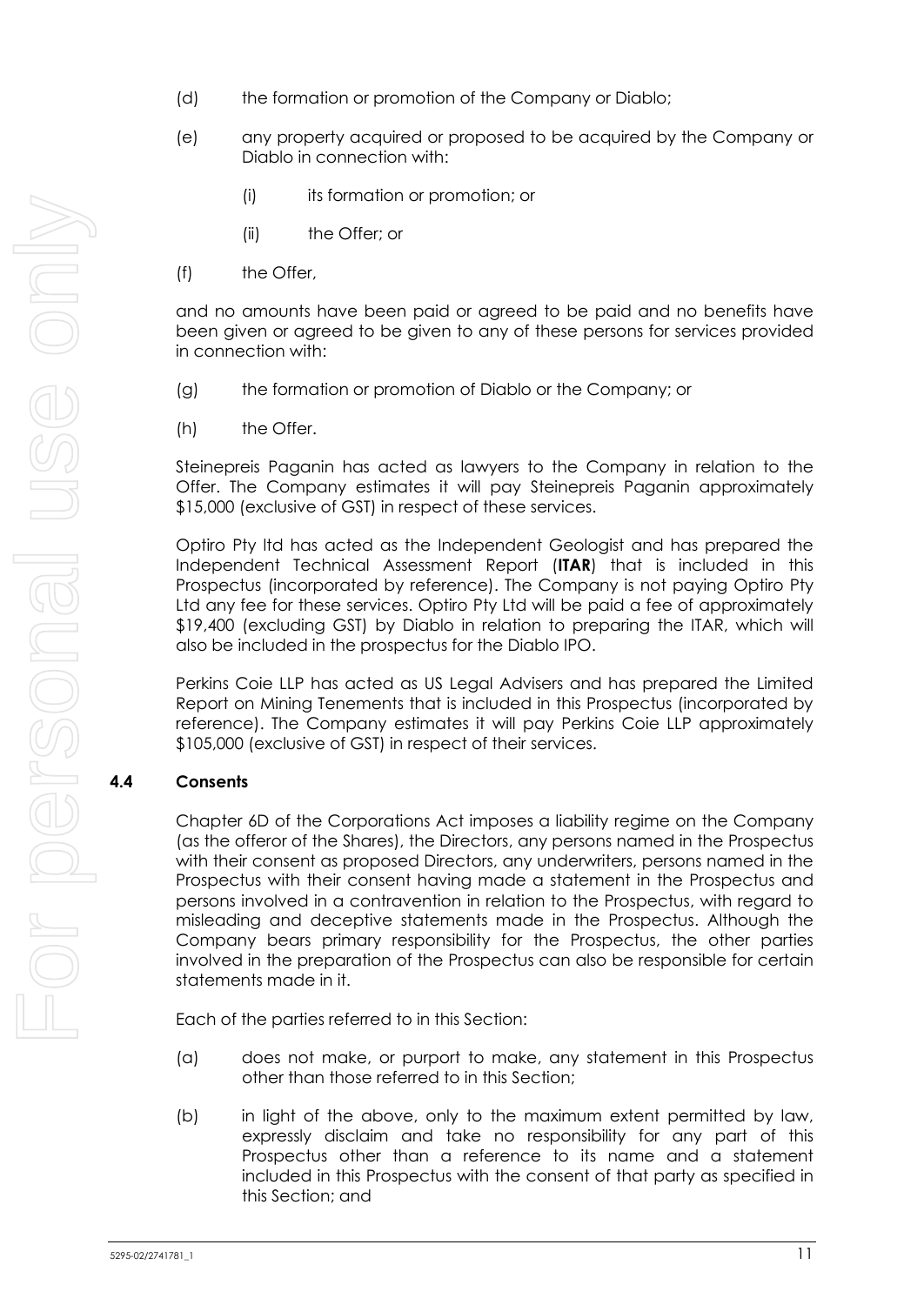(c) has not withdrawn its consent prior to the lodgement of this Prospectus with the ASIC.

Steinepreis Paganin has given its written consent to being named as the Australian legal advisers to the Company in relation to the Offer in this Prospectus.

PAC Partner Securities Pty Ltd has given its written consent to be named as sale agent in relation to the Offer the form and context in which it is named and has not withdrawn its consent prior to lodgement of this Prospectus within ASIC. PAC Partner Securities Pty Ltd has not authorised or caused the issue of the Prospectus and they do not make any other statement in this Prospectus.

Greg Smith and Jason Froud have given their consents to be named as Competent Persons and to the inclusion of the information which relates to Exploration Results, Mineral Resources or Ore Reserves for the Gold-Copper Projects.

Optiro Pty Ltd has given its consent to be named as Independent Geologist and to the inclusion of the ITAR in the Prospectus in the form and context in which it is included (which is incorporated by reference). Optiro Pty Ltd has not authorised or caused the issue of the Prospectus and they do not make any other statement in this Prospectus.

Perkins Coie LLP has given its consent to be named as US Legal Adviser and to the inclusion of the Limited Title Report on Mining Tenements in the Prospectus in the form and context in which it is included (which is incorporated by reference). Perkins Coie LLP has not authorised or caused the issue of the Prospectus and they do not make any other statement in this Prospectus.

# **4.5 Substantial Diablo Shareholders**

As at the date of this Prospectus, Diablo is a wholly owned subsidiary of the Company.

Based on information known at the date of this Prospectus and assuming Diablo raises \$6,500,000 under the Diablo IPO, no persons are expected to hold 5% or more of the Diablo Shares on issue following implementation of the Capital Reduction and completion of the Diablo IPO.

### **4.6 Litigation**

As at the date of this Prospectus, Diablo is not involved in any legal proceedings and the HWK Directors are not aware of any legal proceedings pending or threatened against Diablo.

# **4.7 Dividend Policy**

The Company anticipates that significant expenditure will be incurred in the furtherance of Diablo's development. These activities are expected to dominate the two year period following implementation of the Capital Reduction and completion of the Diablo IPO. Accordingly, the Company does not expect Diablo to declare any dividends during that period.

Any future determination as to the payment of dividends by Diablo will be at the discretion of the Diablo Directors and will depend on the availability of distributable earnings and operating results and financial condition of Diablo, future capital requirements and general business and other factors considered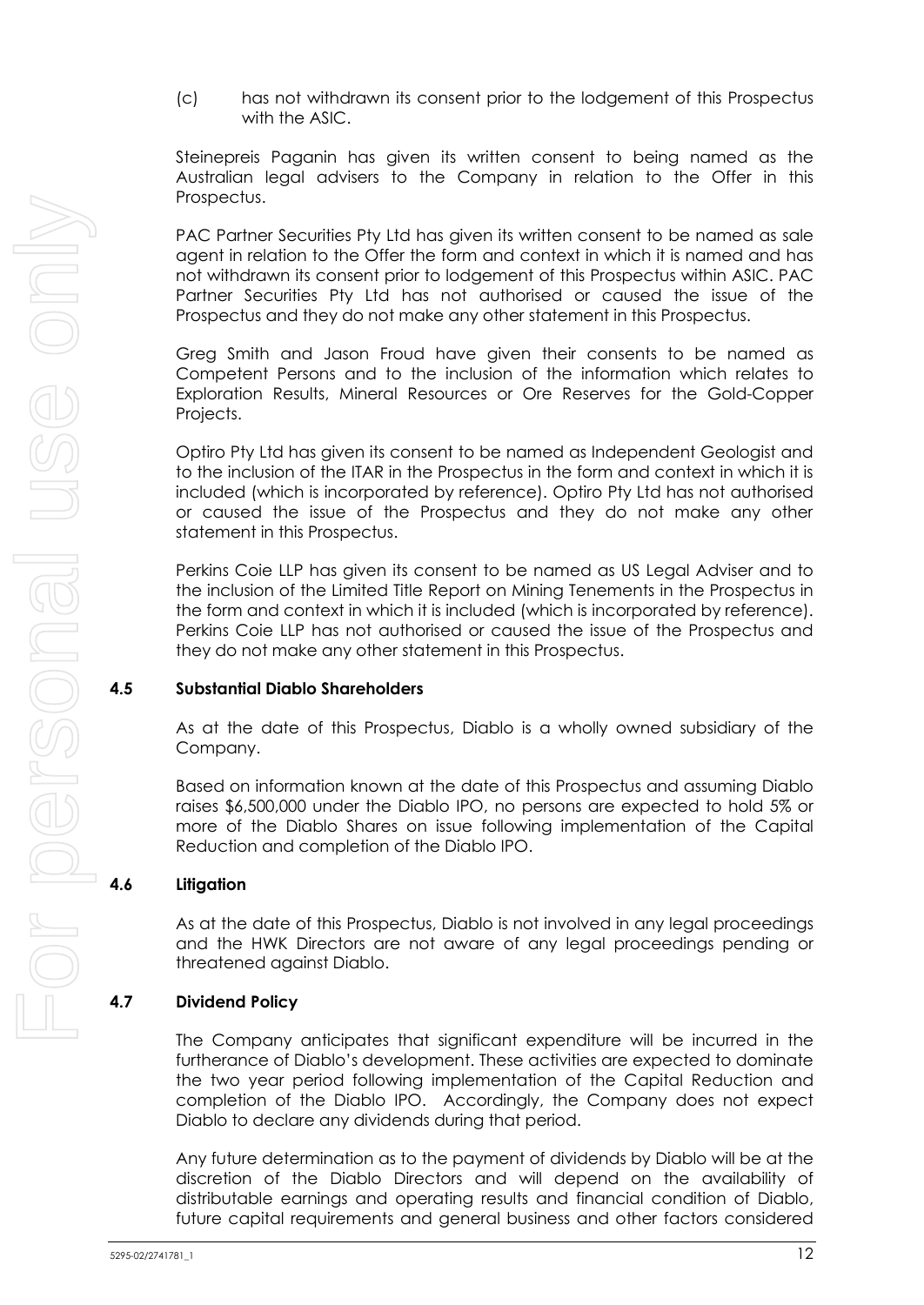relevant by the Diablo Directors. No assurance in relation to the payment of dividends by Diablo or franking credits attaching to dividends can be given by the Company.

## **4.8 Privacy**

HWK collects personal information about its Shareholders' holdings of Shares in accordance with the Corporations Act. HWK will share that personal information with its advisers and service providers and with Diablo and its advisers and service providers in connection with the Capital Reduction and In-specie Distribution.

## **4.9 Enquiries**

Shareholders can contact HWK's Share Registry on 1300 288 664 if they have any questions about their personal information.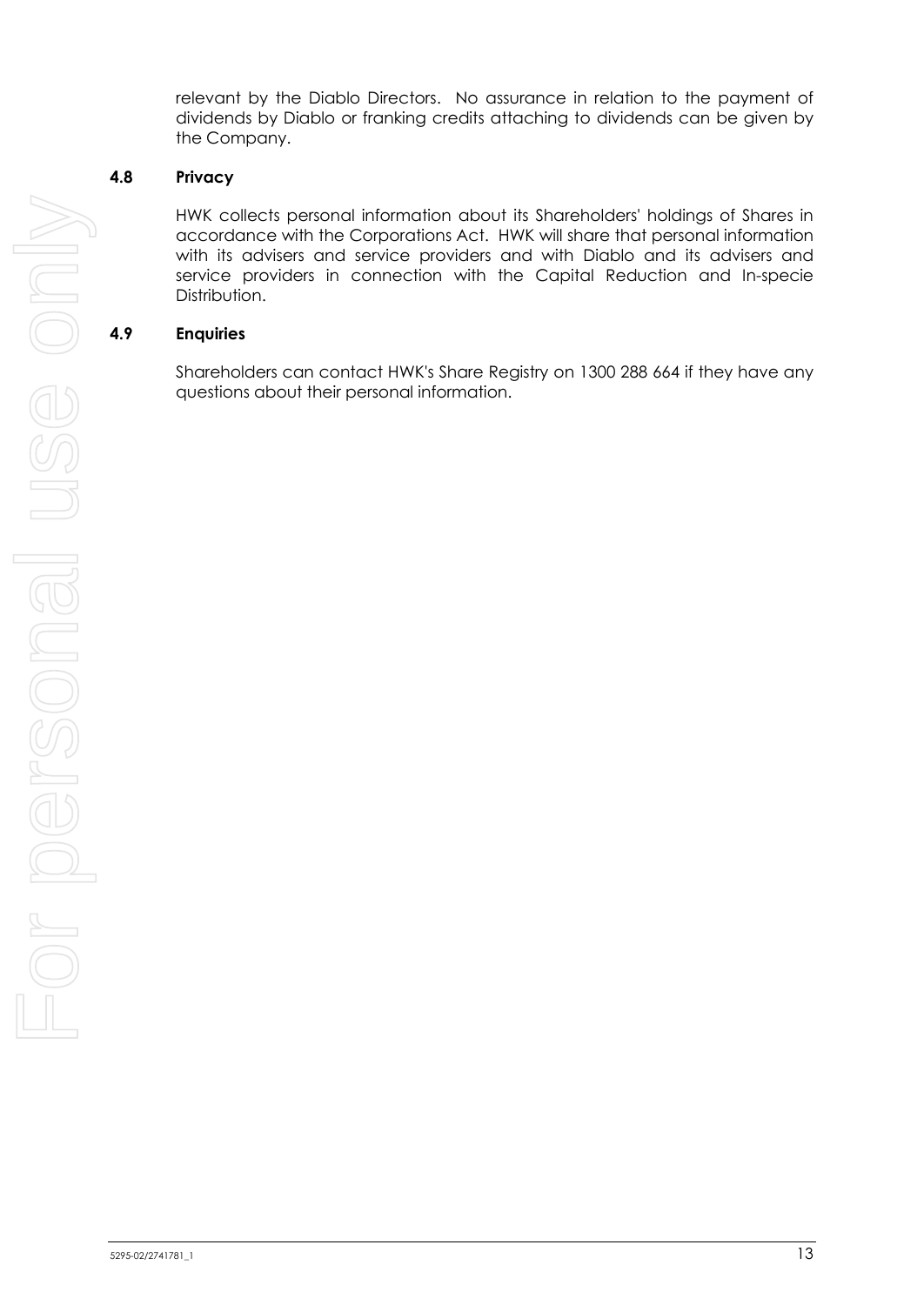## <span id="page-15-0"></span>**5. HWK DIRECTORS' AUTHORISATION**

This Prospectus is issued by the Company and its issue has been authorised by a resolution of the HWK Directors.

In accordance with Section 720 of the Corporations Act, each HWK Director has consented to the lodgement of this Prospectus with the ASIC.

 $\overline{\phantom{a}}$ 

<span id="page-15-1"></span>**Paul Lloyd Managing Director For and on behalf of Hawkstone Mining Limited**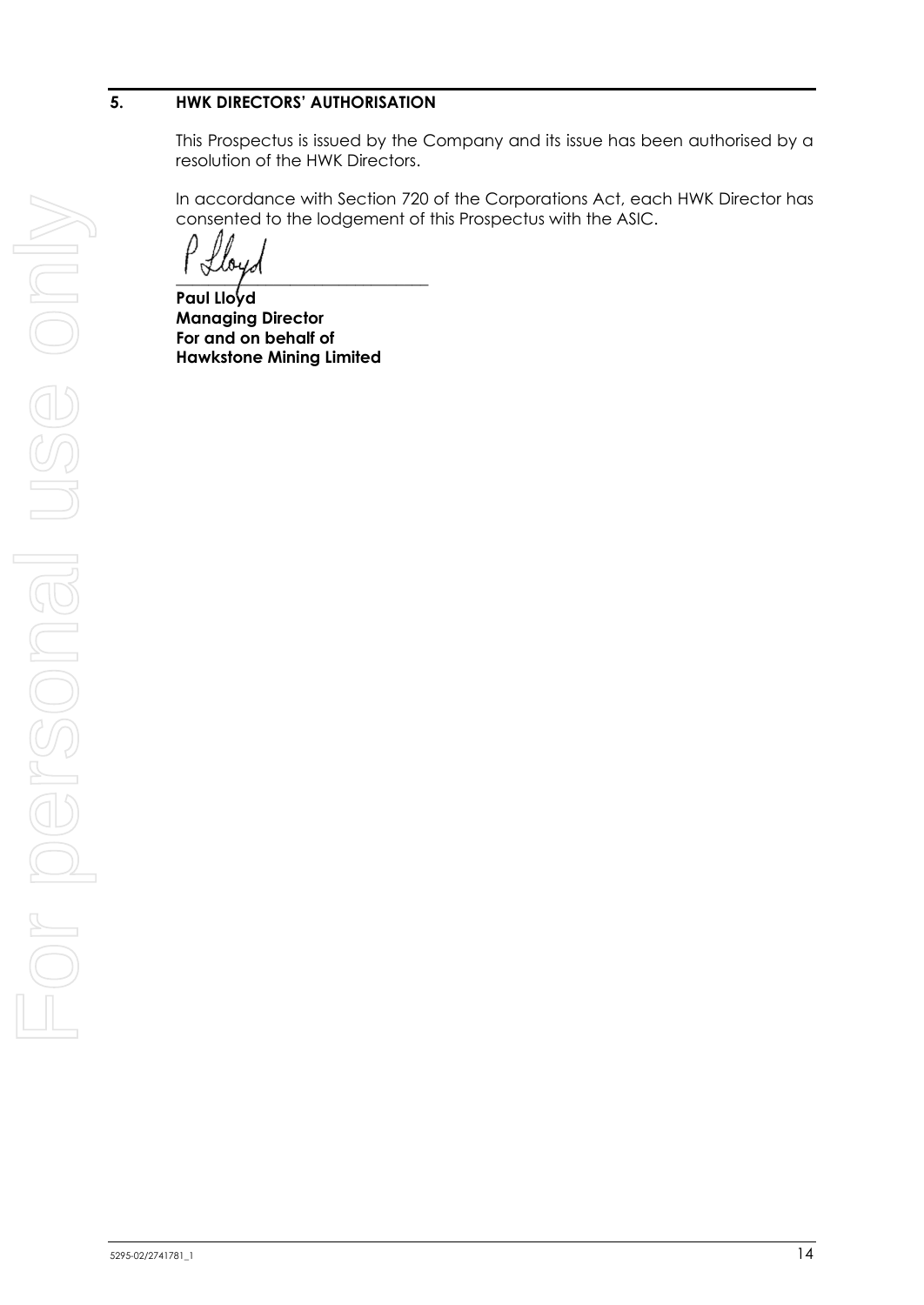### <span id="page-16-0"></span>**6. GLOSSARY**

**Application Period** means the period commencing at the end of the Exposure Period and ending on the date that the Meeting is held.

**ASIC** means the Australian Securities and Investments Commission.

**ASX** means ASX Limited (ACN 008 624 691) or the financial market operated by it as the context requires.

**Capital Reduction** means the equal reduction of capital of the Company proposed to be satisfied by the In-specie Distribution and transfer to eligible Shareholders (in proportion to their holdings of Shares) of 100% of the issued share capital of Diablo (being 40,000,000 Diablo Shares).

**Capital Reduction Resolution** means Resolution 2 of the Notice of Meeting to be proposed to Shareholders at the General Meeting to approve the Capital Reduction.

**Company, Hawkstone** or **HWK** means Hawkstone Mining Limited (ACN 008 720 223).

**Corporations Act** means the *Corporations Act 2001* (Cth).

**Diablo** means Diablo Resources Limited (ACN 649 177 677).

**Diablo Director** means a current director of Diablo.

**Diablo IPO** means the initial public offer of Diablo Shares to facilitate the admission of Diablo to the official list of, and official quotation of the Diablo Shares by, the ASX.

**Diablo Share** means a fully paid ordinary share in the capital of Diablo.

**Diablo Shareholders** means a holder of a Diablo Share

**Directors** means the current directors of the Company.

**Disposal of Gold-Copper Projects** means Resolution 3 of the Notice of Meeting to be proposed to Shareholders at the General Meeting to approve the Disposal of its Gold-Copper Projects.

**Eligible Country** means Australia and New Zealand or such other jurisdictions as the Directors consider reasonable to extend the distribution of Diablo Shares.

**Explanatory Statement** means the explanatory statement accompanying and forming part of the Notice of Meeting.

**Exposure Period** means the period of 7 days after the date of lodgement of this Prospectus, which period may be extended by the ASIC by not more than 7 days pursuant to Section 727(3) of the Corporations Act.

**General Meeting** means the general meeting of the Company convened by the Notice of Meeting.

**HWK Director** means a director of the Company as at the date of this Prospectus.